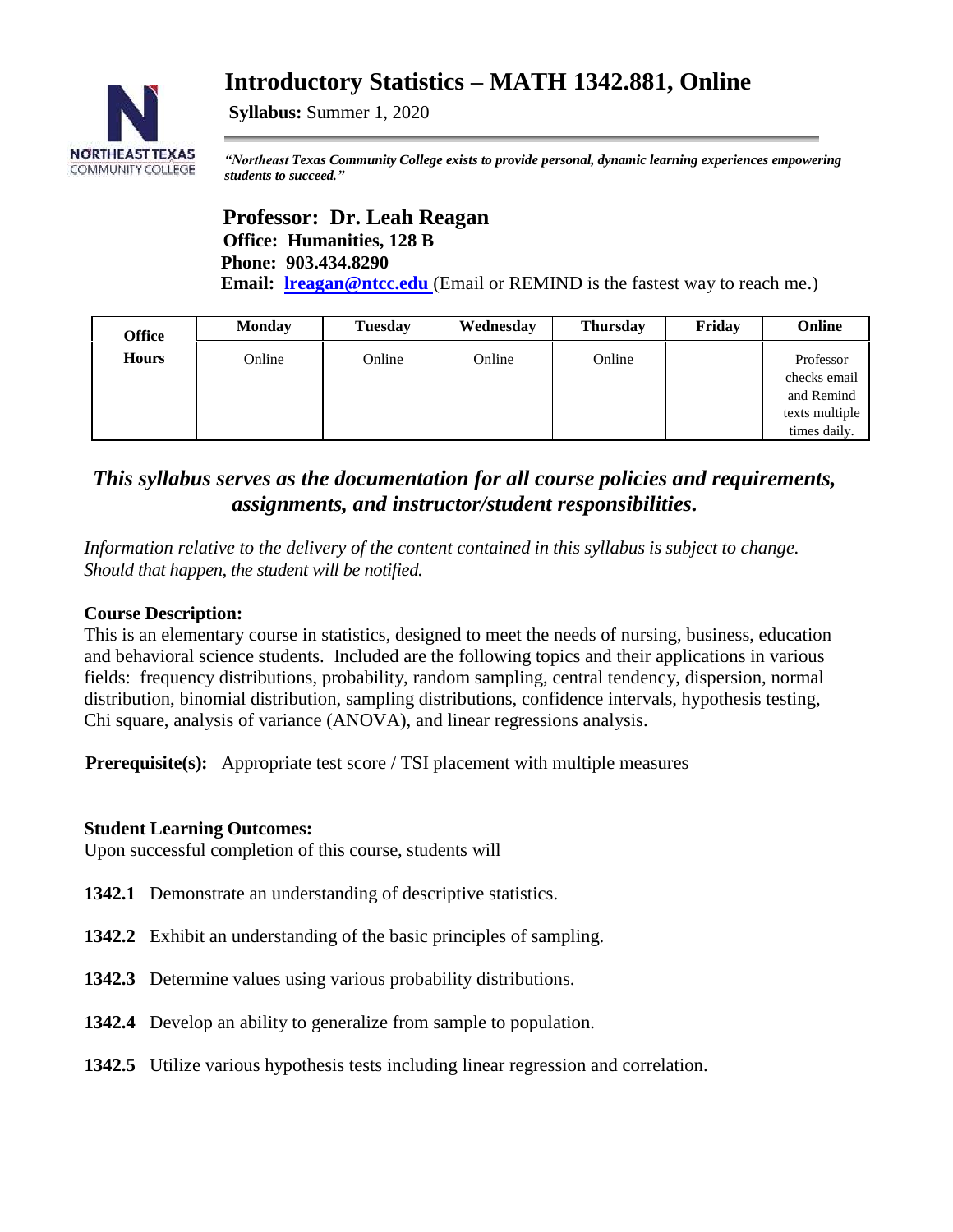## **Core Curriculum Purpose and Objectives:**

Through the core curriculum, students will gain a foundation of knowledge of human cultures and the physical and natural world; develop principles of personal and social responsibility for living in a diverse world; and advance intellectual and practical skills that are essential for all learning.

Courses in the foundation area of mathematics focus on quantitative literacy in logic, patterns, and relationships. In addition, these courses involve the understanding of key mathematical concepts and the application of appropriate quantitative tools to everyday experience.

## **College Student Learning Outcomes:**

## Critical Thinking Skills

CT.1 Students will demonstrate the ability to 1) analyze complex issues, 2) synthesize information, and 3) evaluate the logic, validity, and relevance of data.

## Communication Skills

CS.1 Students will effectively develop, interpret and express ideas through written communication.

## Empirical and Quantitative Skills

- EQS.1 Students will manipulate numerical data or observable facts by organizing and converting relevant information into mathematical or empirical form
- EQS.2 Students will analyze numerical data or observable facts by processing information with correct calculations, explicit notations, and appropriate technology.
- EQS.3 Students will draw informed conclusions from numerical data or observable facts that are accurate, complete, and relevant to the investigation.

## **Evaluation/Grading Policy:**

Two major 100 point examinations will be given, and together they will count for 40% of your total grade. If an exam is missed or failed, the highest possible make-up grade is a 70 (with instructor notification prior to the exam missed). All exams will be online.

The average of a series of homework assignments will be worth 30% of the total grade (all homework is on MyStatLab). All homework due dates are posted on MyStatLab. Homework is due on the due date…no exceptions.

A comprehensive final examination will contribute 30% to the final grade. The final exam must be proctored. We will discuss proctor options closer to final exam time. We might use Zoom or Proctor Now, or I may find something better between now and then. It will still be taken at home though.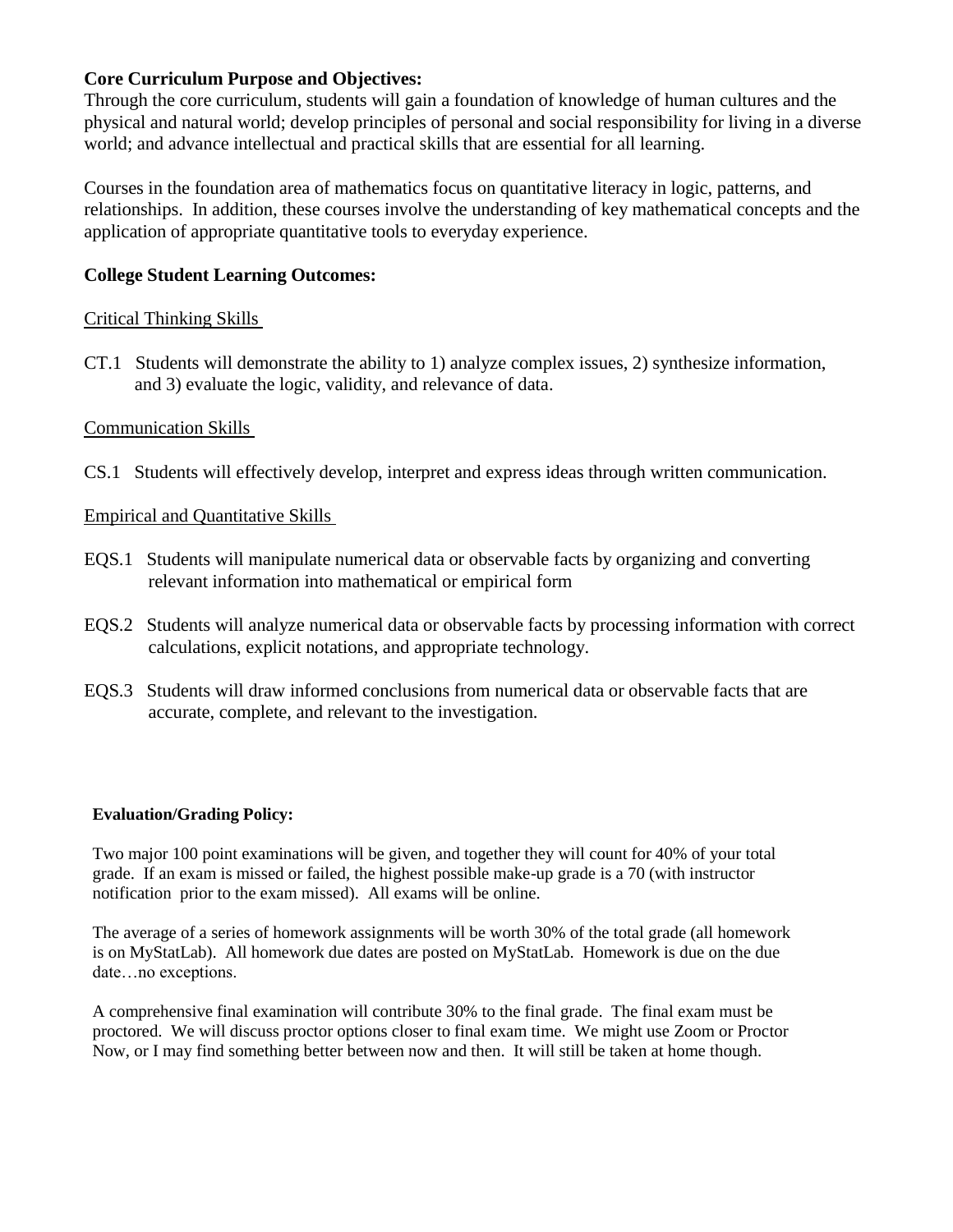#### **Tests/Exams:**

| Two Major Exams              | 40% (20% each) |
|------------------------------|----------------|
| Online Homework Assignments* | 30%            |
| Final Exam                   | 30 %           |
|                              |                |
| <b>TOTAL</b>                 | $100\%$        |
|                              |                |

- "A" 90%
- "B" 80%
- "C" 70%
- "D" 60%

"F" - Below 60%

- All due dates can be found on the calendar at the top of your MyStatLab Homepage, and at the bottom of this syllabus (be sure to print out this syllabus and keep the due dates).
- Online assignments are graded exercises posted on MyStatLab for each chapter assigned.
- The last grade earned for each homework assignment will be posted for the final grade.
- There are no make-up assignments.
- Any online assignment or exam not submitted will receive a grade of zero (at the end of the semester).

## **Required Instructional Materials:**

 Triola, *Elementary Statistics*, 13th Edition Printed textbook with MyStatLab access code.

## Publisher: Pearson Publishing Co. [\(www.pearson.com\)](http://www.pearson.com/)

 **ISBN Number**-978-0-13-474853-5 (Inclusive Access Content – MyStatLab access code) **ISBN Number**-978-0-13-446306-3 (Loose-leaf print upgrade)

Note: The NTCC Bookstore link is at <u>www.ntcc.edu</u>

## **Optional Instructional Materials:** None

#### **Minimum Technology Requirements:**

Graphing Calculator is required. TI-84 is preferred, but other models may be approved by the instructor.

## **Required Computer Literacy Skills**:

- 1) Communicate via email;
- 2) Saving and reloading saved files;
- 3) Navigate Blackboard to access posted materials and MyStatLab assignments.

## **Course Structure and Overview:**

This is a 5-week online course where students are required to access graded activities on MyStatLab via the Blackboard Learning Management System. Students are required to complete online homework in addition to two regular exams and a final exam. It is very important students keep up with course materials and assignments since this is a very fast-paced, college-level course. Students are expected to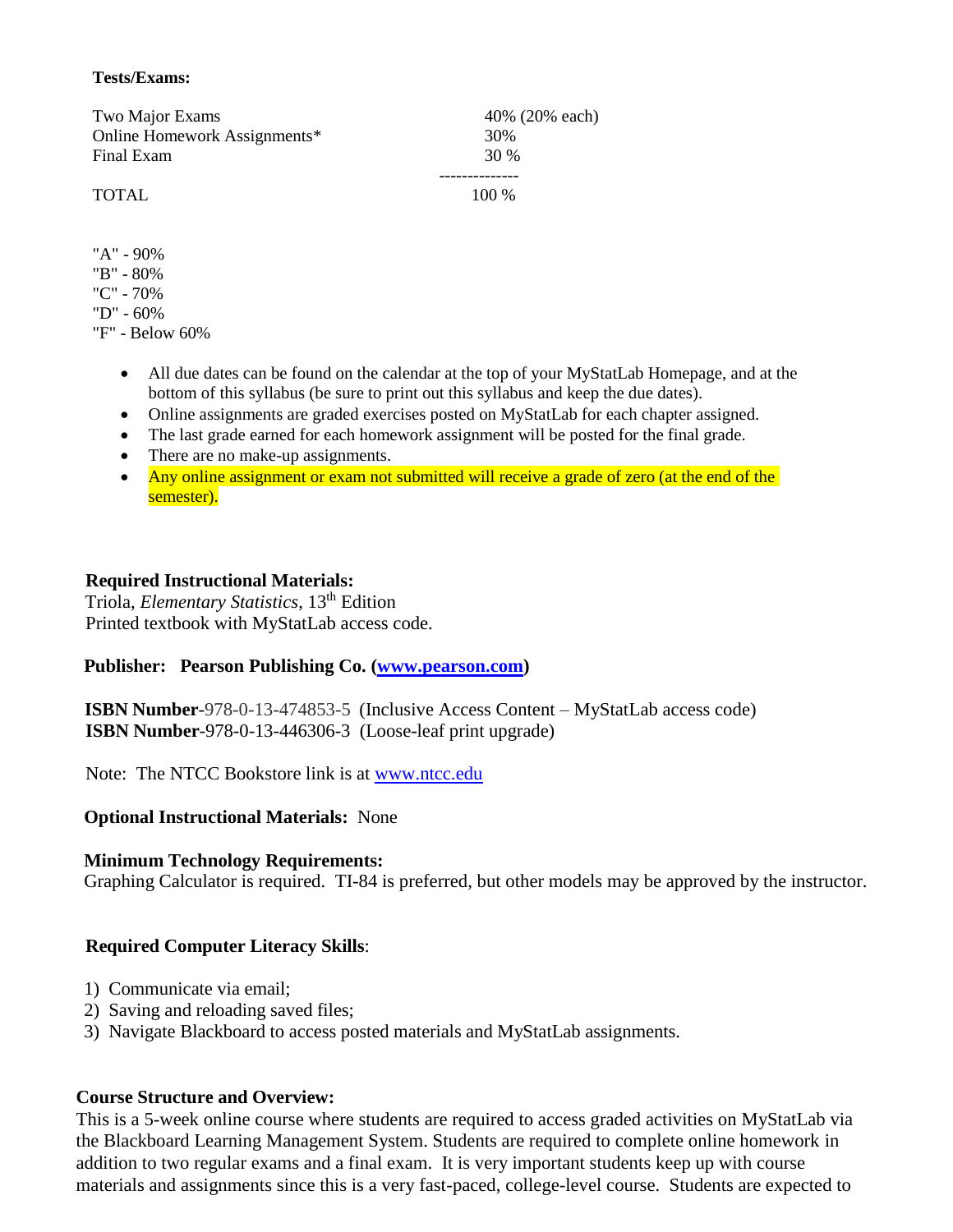watch posted instructional videos, read the course textbook, and complete online assignments located in MyStatLab by due dates.

Students need to check their email and Remind (texts) accounts daily AND log in to MyMathLab to make sure they receive all communications from the professor.

## **Course Outline:**

- I. Introduction to Statistics
	- A. Statistical and Critical Thinking
	- B. Types of Data
	- C. Collecting Sample Data
- II. Summarizing and Graphing Data
	- A. Frequency Distributions
	- B. Histograms
	- C. Graph Qualities
- III. Statistics for Describing, Exploring, and Comparing Data
	- A. Measures of Center
	- B. Measures of Variation
	- C. Measures of Relative Standing and Boxplots

## **EXAM #1 (over Chapters 1, 2, & 3) on June 18 -19**

- IV. Probability
	- A. Basics
	- B. Addition Rule
	- C. Multiplication Rules
	- D. Counting
- V. Discrete Probability Distributions
	- A. Probability Distributions
	- B. Binomial Probability Distributions
- VI. Normal Probability Distributions
	- A. Standard Normal Distribution and Applications
	- B. Sampling Distributions and Estimators
	- C. The Central Limit Theorem
	- D. Assessing Normality
	- E. Normal as Approximation to Binomial

## **EXAM #2 (over chapters 4, 5, & 6) on June 28 - 29**

- VII. Estimates and Sample Sizes
	- A. Estimating a Population Proportion
	- B. Estimating a Population Mean
	- C. Estimating a Population Standard Deviation or Variance
- VIII. Hypothesis Testing
	- A. Basics of Hypothesis Testing
	- B. Testing a Claim about a Mean
- IX. Inferences from Two Samples
	- A. Two Means: Independent Samples
	- B. Two Means: Dependent Samples
- X. Correlation and Regression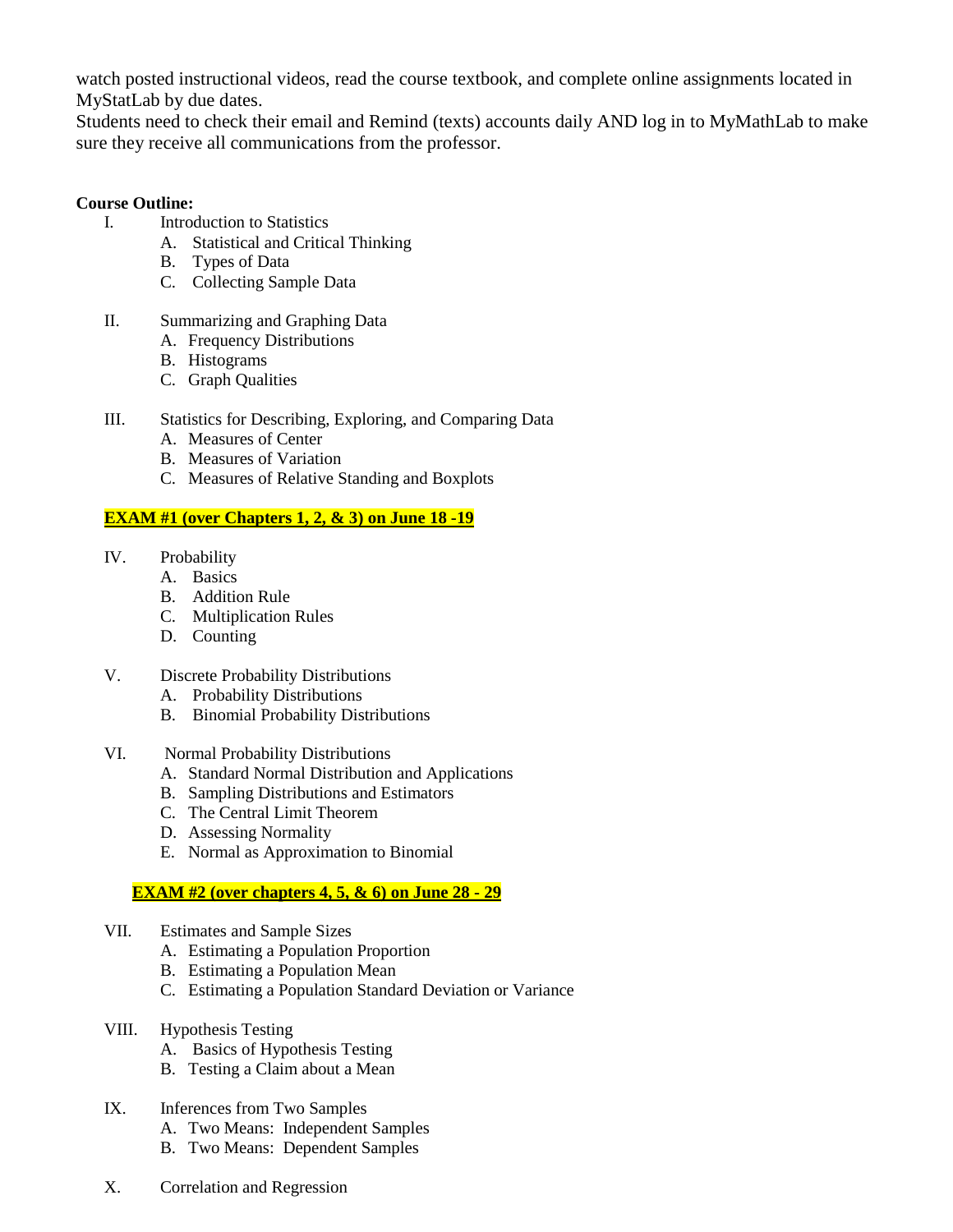- A. Correlation
- B. Regression

#### XI. Chi-Square

- A. Test of Independence
- B. Test of Homogeneity

**FINAL EXAM (over chapters 7, 8, & 10) on July 9 - 10**

## **Communications:**

Emails and Remind texts will be responded to within 24 hours.

The college's official means of communication is via your campus email address. Your instructor will use your campus email, Blackboard, and Remind texting to communicate with you outside of class. You need to check these daily so that you won't miss any information from your instructor. Make sure you keep your campus email cleaned out and below the limit so you can receive important messages.

#### **Institutional/Course Policy:**

Since this is an online course, students need to be self-motivated to keep up with the work. Students should be working on homework daily in order to keep up. Students need to watch the videos provided in Blackboard and on MyStatLab to help them learn the material.

No late work will be accepted. It is the student's responsibility to check Blackboard and NTCC email for important information/announcements regarding the course. Students should be working on course material via Blackboard daily. Do not wait until the last minute to complete and submit assignments in case of technology issues.

## **NTCC Academic Honesty/Ethics Statement:**

NTCC upholds the highest standards of academic integrity. The college expects all students to engage in their academic pursuits in an honest manner that is beyond reproach using their intellect and resources designated as allowable by the course instructor. Students are responsible for addressing questions about allowable resources with the course instructor. Academic dishonesty such as cheating, plagiarism, and collusion is unacceptable and may result in disciplinary action. This course will follow the NTCC Academic Honesty and Academic Ethics policies stated in the Student Handbook. Refer to the student handbook for more information.

## **ADA Statement:**

It is the policy of NTCC to provide reasonable accommodations for qualified individuals who are students with disabilities. This College will adhere to all applicable federal, state, and local laws, regulations, and guidelines with respect to providing reasonable accommodations as required to afford equal educational opportunity. It is the student's responsibility to request accommodations. An appointment can be made with the Academic Advisor/Coordinator of Special Populations located in Student Services and can be reached at 903-434-8264. For more information and to obtain a copy of the Request for Accommodations, please refer to special population page on the NTCC websit[e.](http://www.ntcc.edu/index.php?module=Pagesetter&func=viewpub&tid=111&pid=1) 

## **Family Educational Rights and Privacy Act (FERPA)**:

The Family Educational Rights and Privacy Act (FERPA) is a federal law that protects the privacy of student education records. The law applies to all schools that receive funds under an applicable program of the U.S. Department of Education. FERPA gives parents certain rights with respect to their children's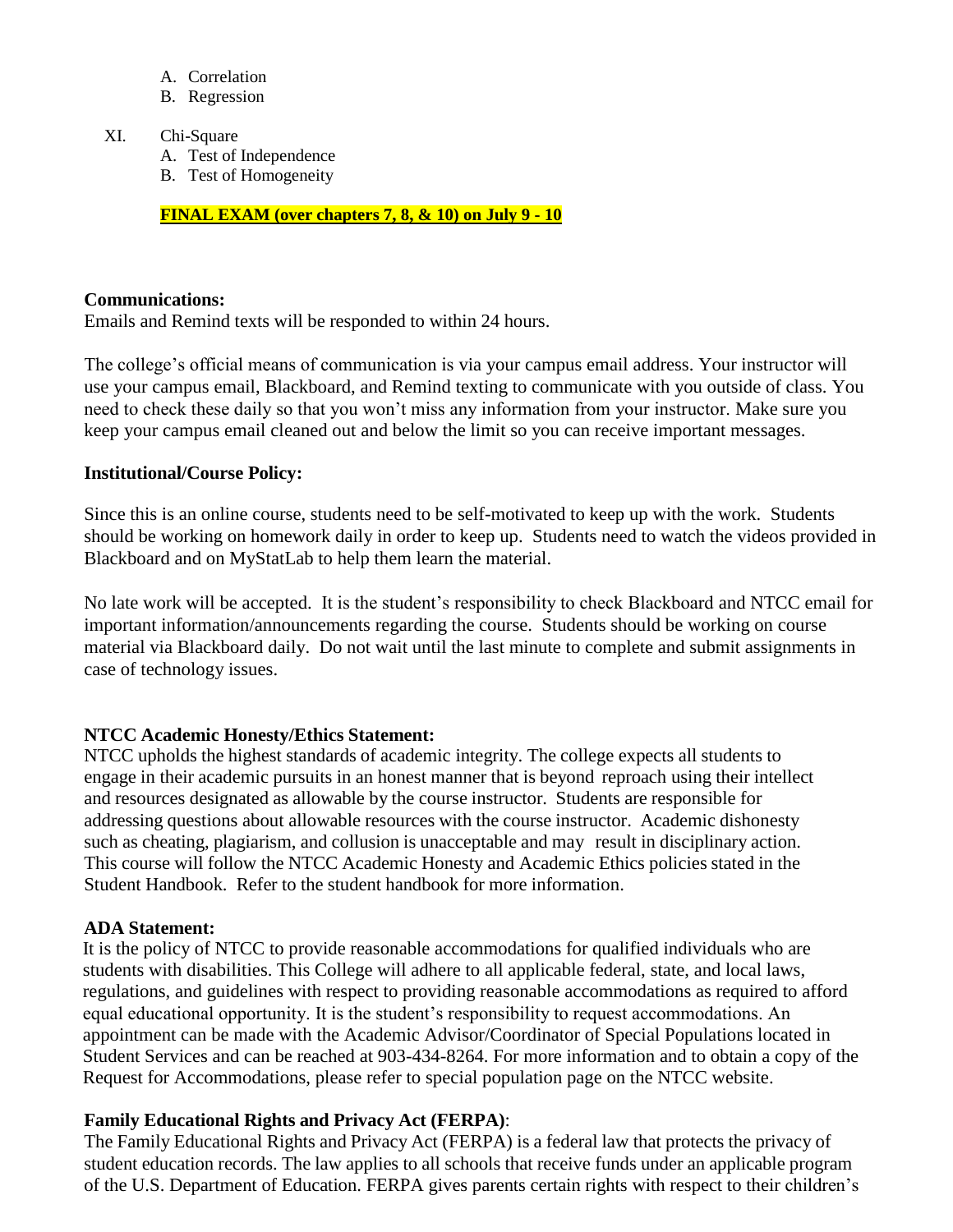educational records. These rights transfer to the student when he or she attends a school beyond the high school level. Students to whom the rights have transferred are considered "eligible students." In essence, a parent has no legal right to obtain information concerning the child's college records without the written consent of the student. In compliance with FERPA, information classified as "directory information" may be released to the general public without the written consent of the student unless the student makes a request in writing. Directory information is defined as: the student's name, permanent address and/or local address, telephone listing, dates of attendance, most recent previous education institution attended, other information including major, field of study, degrees, awards received, and participation in officially recognized activities/sports.

## **Tentative Course Timeline (\*note\* instructor reserves the right to make adjustments to this timeline at any point in the term):**

| $\underline{\mathbbm{1}}$ | $\boldsymbol{0}$ | <b>ASSIGNMENTS:</b><br><b>ORIENTATION Homework</b> | <b>DUE DATES:</b><br>06/09/20                             |  |
|---------------------------|------------------|----------------------------------------------------|-----------------------------------------------------------|--|
| $\overline{2}$            | $\mathbf 1$      | Chapter 1 Homework                                 | 06/11/20                                                  |  |
| $\overline{3}$            | $\overline{2}$   | Chapter 2 Homework                                 | 06/14/20                                                  |  |
| $\overline{4}$            | 3                | Chapter 3 Homework                                 | 06/16/20                                                  |  |
| $\overline{5}$            | $1 - 3$          | <b>REVIEW FOR EXAM #1</b>                          | 06/18/20                                                  |  |
| 6                         | $1 - 3$          | <b>EXAM #1 (Chapters 1,2, &amp; 3)</b>             | Opens at 8 am on 06/18 and closes<br>at midnight on 06/19 |  |
| $\overline{1}$            | 4                | Chapter 4 Homework                                 | 06/22/20                                                  |  |
| $\underline{8}$           | 5                | Chapter 5 Homework                                 | 06/24/20                                                  |  |
| $\overline{6}$            | 6                | Chapter 6 Homework (6.1-6.5)                       | 06/26/20                                                  |  |
| 10                        | $4 - 6$          | REVIEW for Exam #2 (Chapters 4, 5, 6)              | 06/28/20                                                  |  |
| 11                        | $4 - 6$          | <b>EXAM #2 (Chapters 4, 5, &amp; 6)</b>            | Opens at 8 am on 06/28 and closes at<br>midnight on 06/29 |  |
| 12                        | $\overline{7}$   | Chapter 7 Homework (7.1, 7.2, 7.3)                 | 07/02/20                                                  |  |

# Course Schedule: